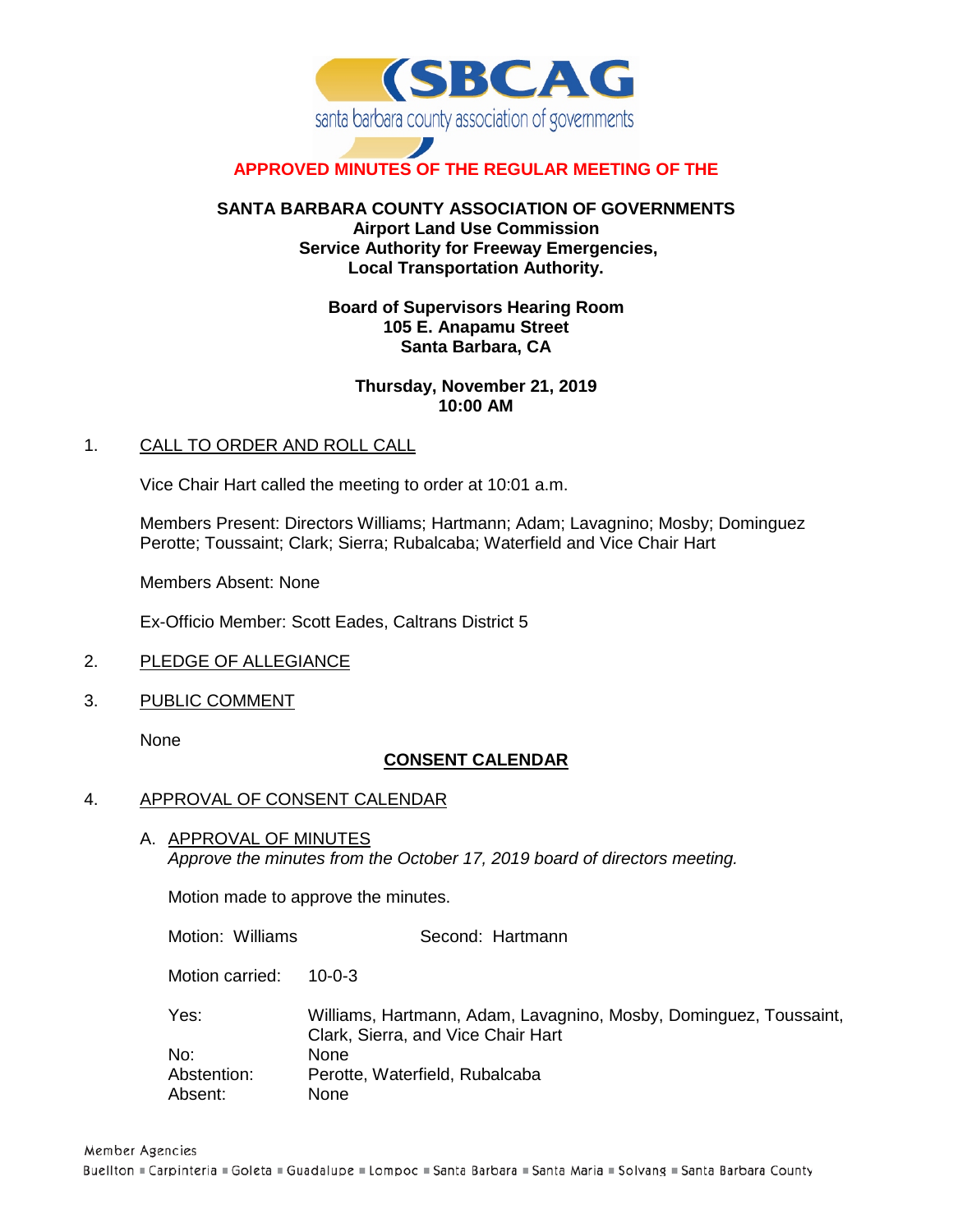B. MEASURE A CITIZENS OVERSIGHT COMMITTEE

*Receive and file Citizens' Oversight Committee letter regarding compliance with the provisions, requirements, and voter mandates specified in the Measure A Investment Plan and Ordinance Number Five.*

- C. 2020 REGIONAL TRANSPORTATION IMPROVEMENT PROGRAM *Adopt Resolution 19-45 for the 2020 Regional Transportation Improvement Program (RTIP) programming to be submitted to the California Transportation Commission (CTC) for inclusion in the State Transportation Improvement Plan (STIP).*
- D. HOUSING PLANNING AND PRODUCTION GRANTS PROGRAM *Appoint Director Hartmann to serve as the Board of Supervisors' member and Director Hart to serve as the alternate appointee on the Central Coast Mega-Region working group.*
- E. SURFACE TRANSPORTATION PROGRAM *Approve the Fiscal Year 2018/19 Local Surface Transportation Program apportionments.*

Director Williams recused himself from Consent Items 4F and 4G.

Consent Items 4F and 4G were pulled from the Consent Calendar and considered separately.

F. HIGHWAY 101: LINDEN-CASITAS PROJECT - TRANSPORTATION MANAGEMENT PLAN (TMP)

*Approve and authorize the Chair to execute Amendment No. 2 to the Cooperative Agreement (05-0303) with the California Department of Transportation (Caltrans) for the Transportation Management Plan (TMP) services provided during the construction phase of the Highway 101: Linden-Casitas Project to increase the scope of work to include street lighting on Via Real and to add \$170,000 for a revised total not to exceed \$1,358,000.*

G HIGHWAY 101: CARPINTERIA TO SANTA BARBARA (SEGMENTS 4A TO 4E)

*Approve and authorize the Chair to execute Amendment No. 1 to the Agreement with Fehr and Peers for the Traffic Support services for the Highway 101: Carpinteria to Santa Barbara Project to add \$100,000 for a revised total not to exceed \$300,000, and to extend the period of performance two years ending December 31, 2021.*

Motion made to approve Consent items 4F and 4G.

Motion: Hartmann Second: Adam

Motion carried: 11-0-1

Yes: Hartmann, Adam, Lavagnino, Toussaint, Waterfield, Rubalcaba, Mosby, Perotte, Sierra, Clark and Vice Chair Hart No: None Abstention: Dominguez Absent: Williams

H**.** FY 2017-18 MEASURE A AUDITS *Receive and file the Fiscal Year 17-18 Measure A audit reports and management letter prepared by Moss, Levy & Hartzheim, LLP.*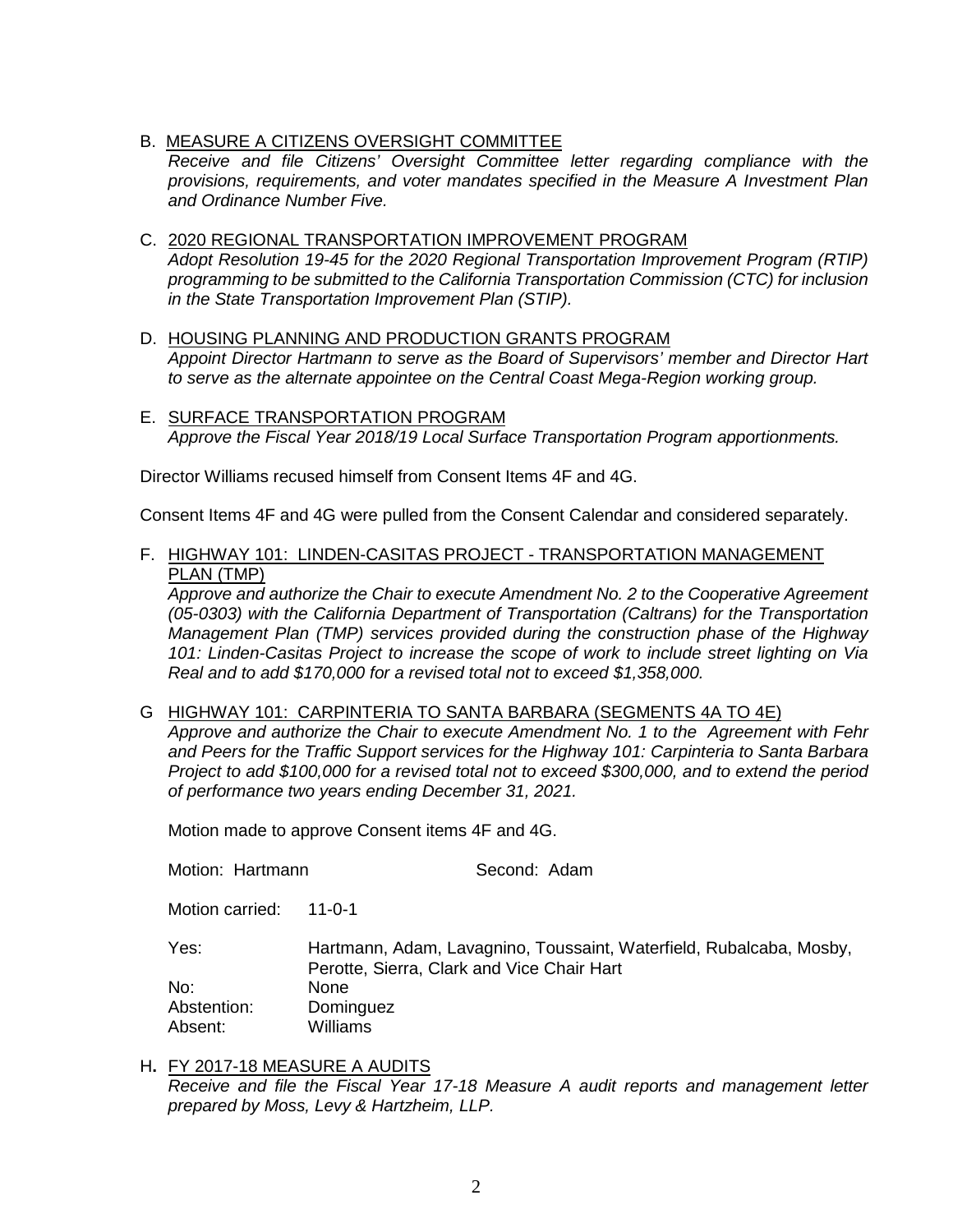- I. MEASURE A MAINTENANCE OF EFFORT AND ALTERNATIVE TRANSPORTATION REQUIREMENTS *Approve Measure A Maintenance of Effort expenditure requirements FY 2019-20.*
- J. STATE TRANSIT ASSISTANCE FISCAL YEAR 2018-19 *Adopt Resolution 19-46 approving \$5,144,163 in State Transit Assistance (STA) funds, including interest earnings, to local claimants for FY 2018-19 to be claimed by amending FY 2019-20 Transportation Development Claims.*
- K. MEASURE A NORTH COUNTY SAFE ROUTES TO SCHOOL, BICYCLE AND PEDESTRIAN PROGRAM *Approve the guidelines for Cycle 3 of the Measure A North County Safe Routes to School, Regional Bicycle and Pedestrian Program and announce a call for projects.*

Director Adam pulled from Consent Calendar item 4L and it was considered separately.

L. FISCAL YEAR 2020/21 OVERALL WORK PROGRAM *Provide input on work tasks for SBCAG's new Overall Work Program for FY 2020/21.* 

Motion made to approve Consent item 4L

Motion: Hartmann Second: Williams

Motion carried: 13-0

Yes: Williams, Hartmann, Adam, Lavagnino, Toussaint, Waterfield, Rubalcaba, Dominguez, Mosby, Perotte, Sierra, Clark and Vice Chair Hart No: None<br>Abstention: None Abstention: Absent: None

M. 2018 MEASURE A ANNUAL REPORT *Receive and file Measure A 2018 Annual Report.*

Item 4N was pulled from the Consent Calendar for public comment and considered separately.

N. TRANSPORTATION DEVELOPMENT ACT TRIENNIAL PERFORMANCE AUDITS *Receive and file Triennial Performance Audits for FYs 2015/16 – 2017/18 for Santa Barbara Metropolitan Transit District, Santa Maria Area Transit, City of Lompoc Transit, Santa Ynez Valley Transit, City of Guadalupe Transit, Santa Barbara County, Easy Lift, Santa Maria Organization of Transportation Helpers, and SBCAG and authorize submittal to the State* 

#### PUBLIC COMMENT

*Controller.*

Scott Wenz, Cars are Basic, addressed the board on Santa Barbara MTD and their operating system.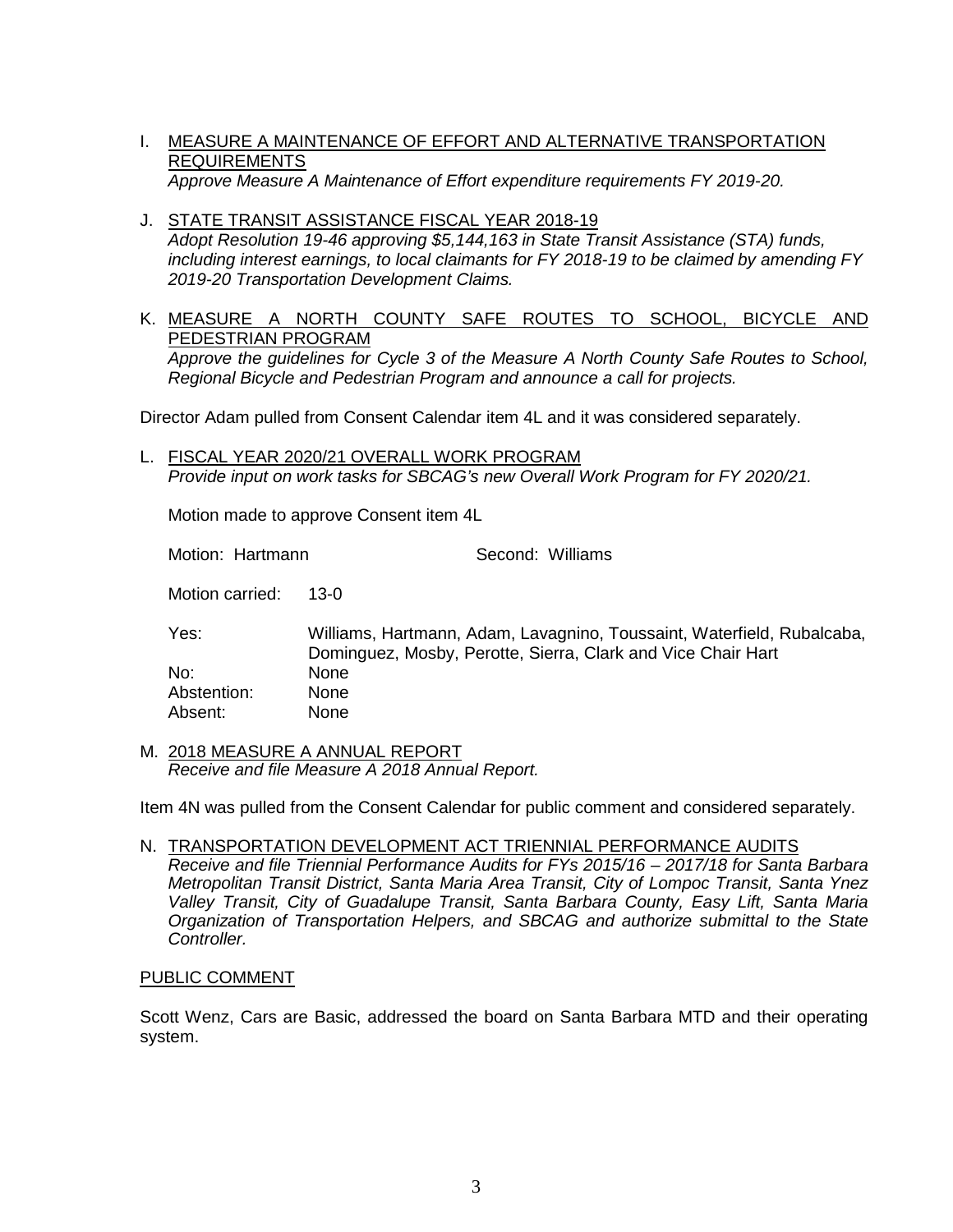Motion made to approve Consent item 4N

Motion: Hartmann Second: Williams

Motion carried: 13-0

Yes: Williams, Hartmann, Adam, Lavagnino, Toussaint, Waterfield, Rubalcaba, Dominguez, Mosby, Perotte, Sierra, Clark and Vice Chair Hart No: None Abstention: None<br>Absent: None Absent:

#### O. STATE LEGISLATIVE UPDATE *Receive and file a memo from Gus Khouri, State legislative lobbyist on a State legislative update.*

Motion made to approve Consent Items 4B-4E, 4H-4K, 4M and 4O

Motion: Williams **Second: Hartmann** Motion carried: 10-0-3 Yes: Williams, Hartmann, Adam, Lavagnino, Mosby, Dominguez, Perotte, Toussaint, Clark, Sierra, Rubalcaba, Waterfield and Vice Chair Hart No: None Abstention: None Absent: None

5. RESOLUTION OF APPRECIATION FOR ED FRANCE

*Approve and present a Resolution of Appreciation to Ed France, former Executive Director of the Santa Barbara Bicycle Coalition for his contributions to bicycle education, mobility, and safety across Santa Barbara County.*

Motion made to approve Resolution of Appreciation.

Motion: Hartmann Second: Perotte

Motion carried: 13-0

Yes: Williams, Hartmann, Adam, Lavagnino, Mosby, Dominguez, Perotte, Toussaint, Clark, Sierra, Rubalcaba, Waterfield and Vice Chair Hart No: None Abstention: None Absent: None

- 6. SANTA YNEZ VALLEY BICYCLE MASTER PLAN *A. Adopt the Santa Ynez Valley Bicycle Plan; and*
	- *B. Direct staff to file a California Environmental Quality Act (CEQA) Notice of Exemption with the County Clerk, consistent with CEQA Guidelines Section 15378(b)(2) finding that the Santa Ynez Valley Bicycle Master Plan is not a Project as defined by CEQA because it does*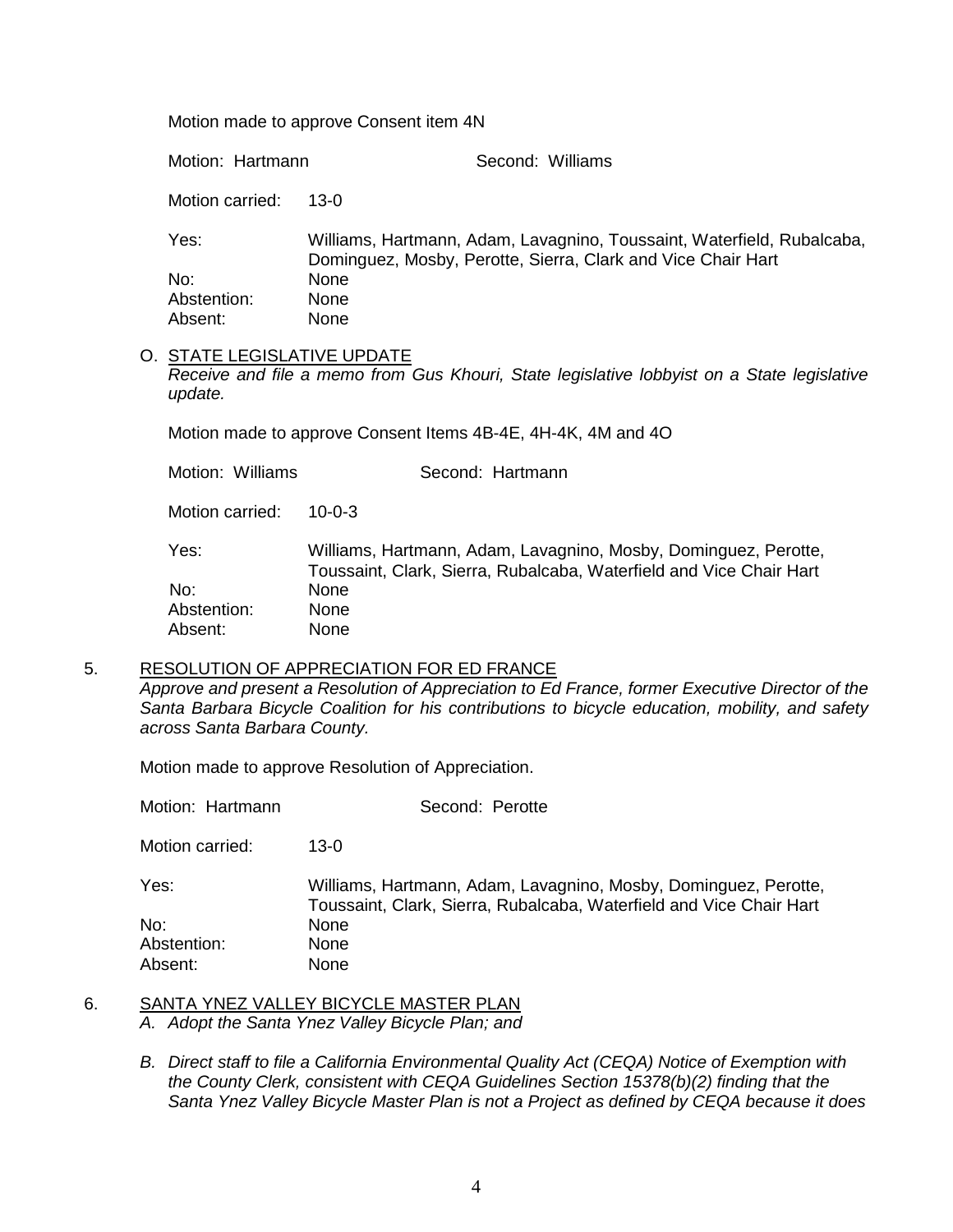*not require implementation, commit funding, or remove any legal requirement applicable to any activity on either private or public lands.*

#### PUBLIC COMMENT

The following members of the public addressed the board in opposition to adopting the SYVBMP in its current form and the lack of public noticing: Debra Deyette Bonnie Comita George Fleming Lorrie Flannigan Marcia Galbraith Scott Wenz Kim Fryslie Gary Douville

The following members of the public addressed the board in support of adopting the SYVBMP: Corey Evans Nancy Mulholland Mike Hecker Ed France

Motion made to approve staff recommendation including language change that was requested by Caltrans:

"The southern terminus of the railroad was located near Mattie's Tavern in Los Olivos on the aptly named Railway Avenue. Caltrans will soon may replace a bridge for non-motorized traffic along the railway right-of-way that will one day become a piece of this project."

| Motion: Hartmann | Second: Sierra                                                                                                                         |
|------------------|----------------------------------------------------------------------------------------------------------------------------------------|
| Motion carried:  | 13-0                                                                                                                                   |
| Yes:             | Williams, Hartmann, Adam, Lavagnino, Mosby, Dominguez, Perotte,<br>Toussaint, Clark, Sierra, Rubalcaba, Waterfield and Vice Chair Hart |
| No:              | <b>None</b>                                                                                                                            |
| Abstention:      | <b>None</b>                                                                                                                            |
| Absent:          | <b>None</b>                                                                                                                            |

7. CALIFORNIA HIGHWAY PATROL SAFE ON ALL ROADS *Receive a presentation from the California Highway Patrol in regard to the Safe on All Roads program specific to drunk driving collisions and highway safety in Santa Barbara County.* 

Information only therefore no action was taken.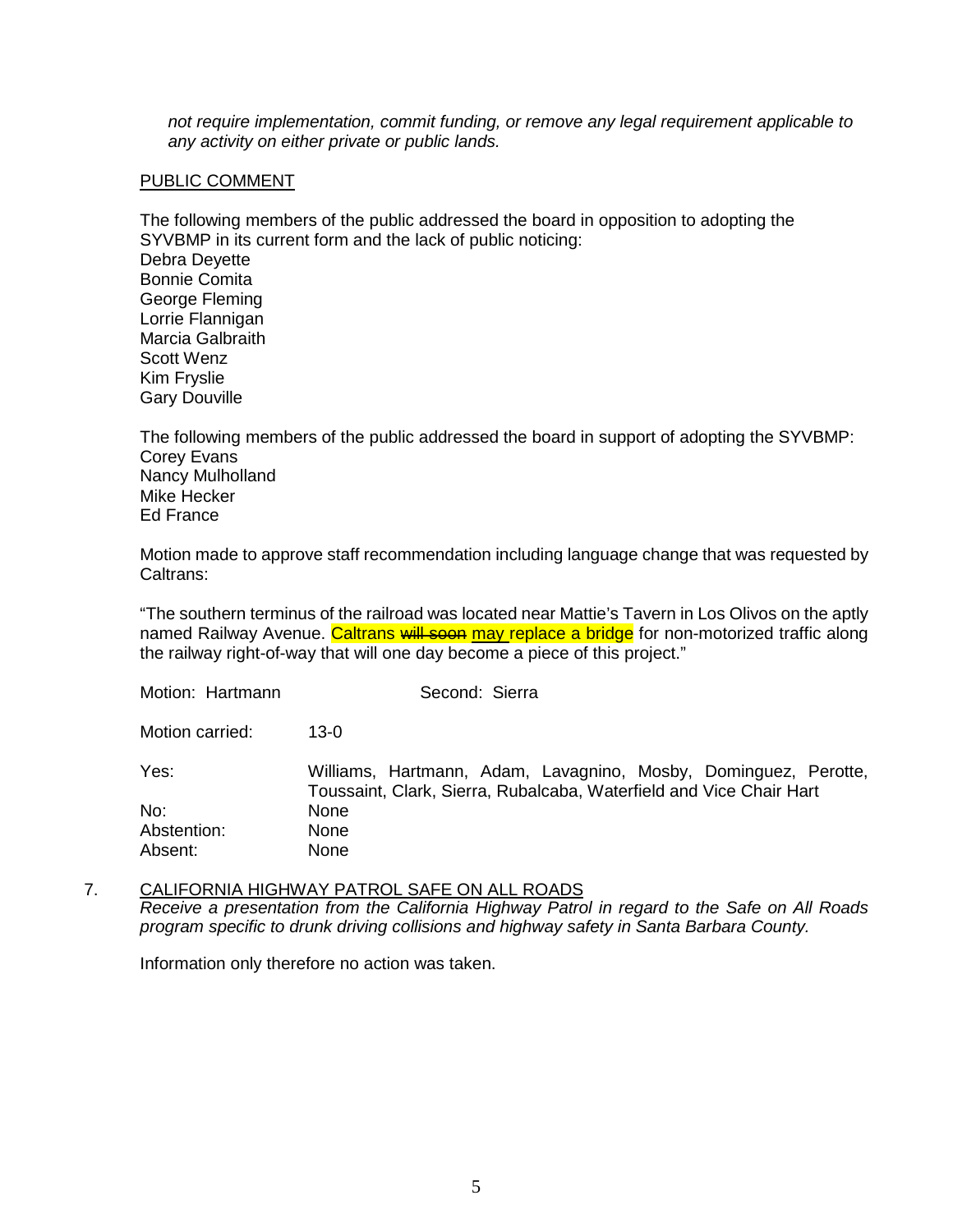## 8. HIGHWAY 154 SAFETY COMMITTEE

*Approve formation of a State Route 154 Safety Committee, appoint members of Board of Directors to the Committee, and direct staff to develop committee bylaws and schedule the first committee meeting.*

#### PUBLIC COMMENT

Michelle, Sevilla, Assemblymember Monique Limón's office, addressed the board on Highway 154 safety and safety projects.

Motion made to approve formation of a State Route 154 Safety Committee with Directors Hartmann, Hart, Toussaint, Perotte and Sierra to serve as committee members.

| Motion: Hartmann | Second: Williams                                                                                                                       |
|------------------|----------------------------------------------------------------------------------------------------------------------------------------|
| Motion carried:  | $13-0$                                                                                                                                 |
| Yes:             | Williams, Hartmann, Adam, Lavagnino, Mosby, Dominguez, Perotte,<br>Toussaint, Clark, Sierra, Rubalcaba, Waterfield and Vice Chair Hart |
| No:              | <b>None</b>                                                                                                                            |
| Abstention:      | None                                                                                                                                   |
| Absent:          | None                                                                                                                                   |

Director Williams recused himself from Item 9.

### 9. DRAFT U.S. 101: SANTA BARBARA MULTIMODAL CORRIDOR PLAN

- *A. Receive presentation on the U.S. 101 Santa Barbara Multimodal Corridor Plan Draft and provide feedback to SBCAG staff.*
- *B. Conduct Public Hearing to receive public input on Draft Plan.*

Received and filed staff presentation and conducted public meeting.

# 10. ONE MINUTE REPORTS

The Board Members and Alternates provided updates on the activities in their districts/cities.

11**.** EXECUTIVE DIRECTOR'S REPORT

Marjie Kirn, Executive Director reported on activities and achievements of SBCAG staff, SBCAG job openings, upcoming events of interest to the Board of Directors and the public, and general status of SBCAG major projects.

### 12. CALTRANS DISTRICT DIRECTOR'S REPORT

Scott Eades, Caltrans District 5, reported on Caltrans projects and repairs throughout the state, including Caltrans staff, projects and repairs in Santa Barbara County such as state highways, intersections and bridges, and provide any available updates on Highway 101 and Highway 192 due to the Thomas Fire mudslides.

#### 13. COMMITTEE MEETINGS

There was no report was given on the November 18, 2019 LOSSAN (Pacific Surfliner) Board meeting.

There was no report was given on the November 14, 2019 CalVans Board Meeting.